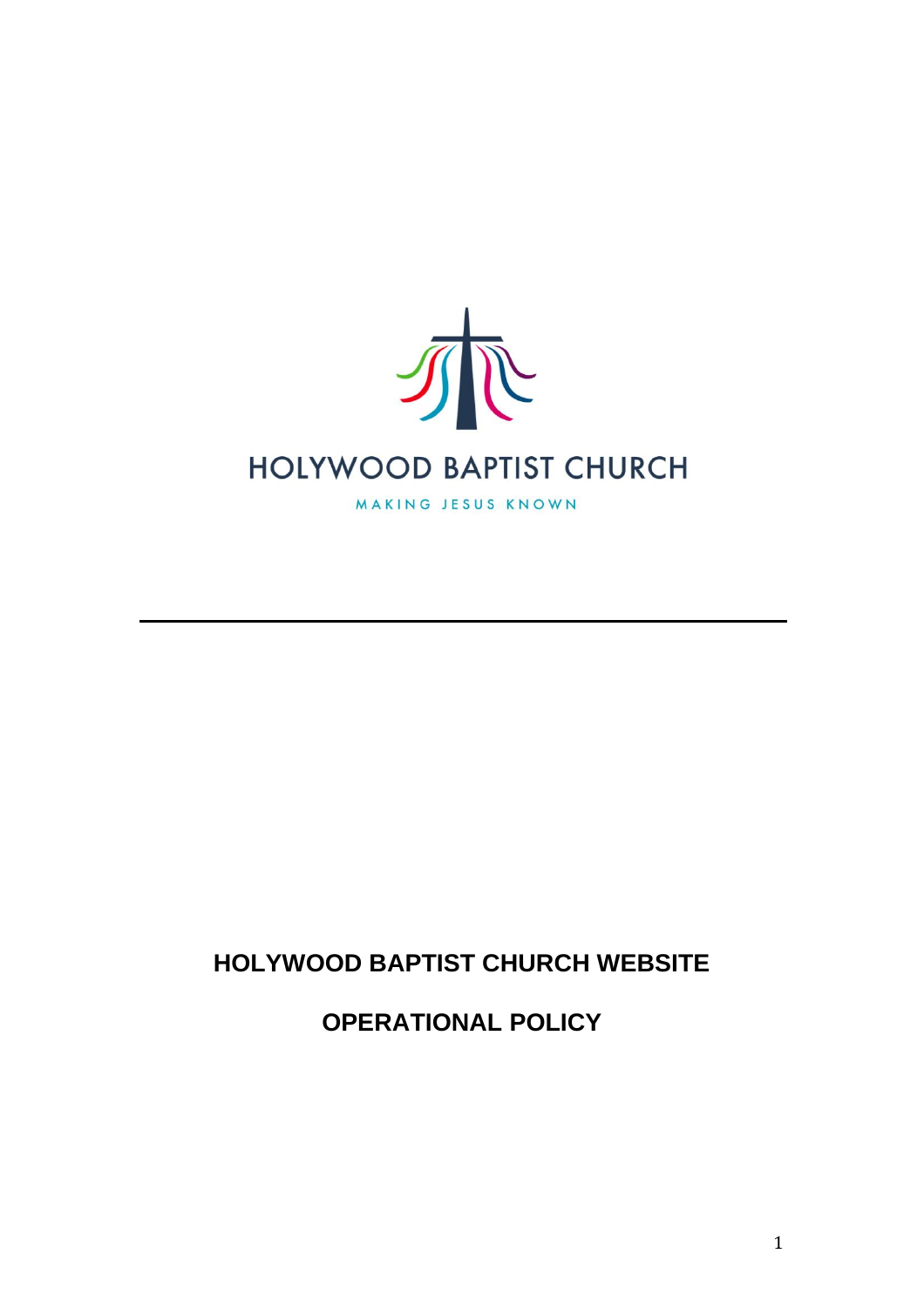#### **INTRODUCTION**

The purpose of this document is to outline the operational policy relating to the Holywood Baptist Church (HBC) website. This will include issues such as responsibility for content, maintenance of the website and access to approved users.

The Policy is to supplement the 'terms & conditions' and 'privacy policy' which are contained on the website and which must be accepted by all approved users before access is granted. The Policy will be reviewed annually or when considered necessary.

## **GOVERNANCE**

The operations of the HBC website shall be governed by the Communications Team appointed from within, and accountable to, the HBC Office Bearers.

Their responsibility will be to:

- (a) oversee the day-to-day management of the website by the Web Team.
- (b) approve all website content (text, images, photographs and video).
- (c) ensure that all content is accurate, timely, necessary and appropriate.
- (d) ensure that written permission has been obtained from all members and friends whose personal contact details are recorded in the 'address book'.
- (e) ensure that only approved users are granted access to the 'address book'
- (f) approve all design changes to the website.
- (g) promote greater use of the website as a tool to enhance communication within the Church and to provide information to Church members and friends and those in the wider community.

The Communications Team may consult the Elders on any matters considered necessary for advice, guidance or decision.

The Web Team will be accountable to the Communications Team and will be responsible for the execution of hands-on technical tasks associated with the day-to-day operations and management of the website.